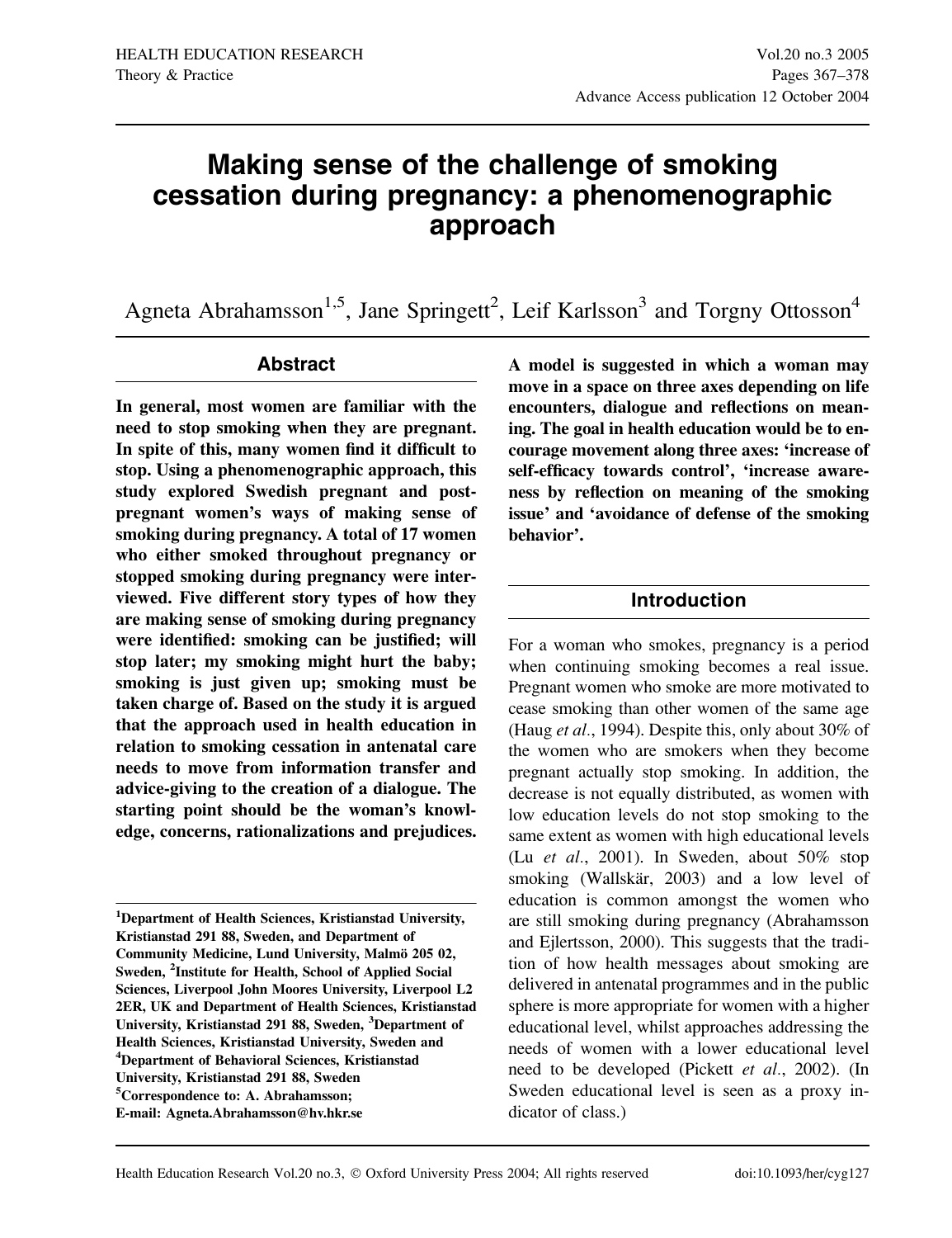In Sweden, almost all pregnant women participate in a health screening and health education programme during antenatal care, usually introduced after 8–12 weeks of pregnancy. Smoking habits have to be documented by the midwife during the 12th and 32nd week of the pregnancy, and she also gives smoking cessation advice and support (National Board of Health and Welfare, 1998).

Several studies have suggested that the individual woman's ways of thinking and her living circumstances (Graham, 1976; Maclaine, 1991; Lawson, 1994; Dunn et al., 1998), as well as her concerns about smoking (Arborelius and Nyberg, 1997; Oliver et al., 2001), need to be taken into account in health education. Researchers question the assumption that one model of health education fits all smokers, and suggest that health education needs to become more person-centered (Macleod Clark and Maclaine, 1992; DiClemente et al., 2000; Ershoff et al., 2000; McCurry et al., 2002) and grounded in a deeper understanding of how women make sense of smoking. This paper explores pregnant and post-pregnant women's ways of making sense of smoking during pregnancy, and the implications for health education about smoking cessation.

## Method

In the mid-1970s, a specific approach to investigating how various phenomena actually might be conceived, termed phenomenography (Marton, 1981), was developed at Gothenburg University, Sweden. The approach has similarities to phenomenology since both approaches aim to describe a phenomenon, but from different viewpoints. Whereas phenomenology aims to describe essence and commonality, how the phenomenon really is, the aim of phenomenography is to investigate and describe the qualitatively different ways in which people experience, understand, see, conceptualize (i.e. relate to) phenomena in the lived world (Marton and Booth, 1997). Phenomenography is 'not a research method but rather a set of assumptions about humans, about science and about how we can acquire knowledge about other people's ways of experiencing the world' [(Sjöström and Dahlgren, 2002), p. 339]. The area of interest in phenomenography is the relationship between the phenomenon and the individual, thereby revealing the (often taken-for-granted) foundations for human ways of acting within and perceiving the world. It is thus the variation in ways of seeing which is the object of investigation for phenomenography (Marton, 1981, 1995; Marton and Booth, 1997).

In phenomenographic studies, data is usually collected through interviews. However, given that an interview is effectively a dialogue, what can be gathered from it is not really how someone sees or experiences something, but rather how this something is talked about (Säljö, 1994, 1997). Therefore, in a phenomenographic analysis, what is studied is both how something is talked about and possible ways of experiencing. To indicate that the results can be seen from these both perspectives, we use the term ways of making sense (Grundén and Ottosson, 2000; Ottosson, 2000) to indicate the unit of analysis. This term can be adequately used for the way sense is made in dialogue or equally well for a possible way of making sense for oneself, i.e. in thinking (or perceiving).

In a phenomenographic investigation, the researcher defines, building on a careful analysis of empirical data, qualitatively differentiated categories of description with respect to ways of making sense of the phenomenon under investigation. These categories and the relationships between them form, in phenomenographic terms, the *out*come space, which is 'a description on the collective level' [(Marton and Booth, 1997), p. 114] and which constitutes the main result of the investigation (Marton, 1981; Johansson et al., 1985). This approach was used in order to uncover variations in how the pregnant women made sense of their experiences of smoking during pregnancy.

The outcome space is a description of the interpretations that have been made out of an analysis of all the interviews to create a set of different ways of experiencing a phenomenon (Marton and Booth, 1997). The findings from phenomenographic studies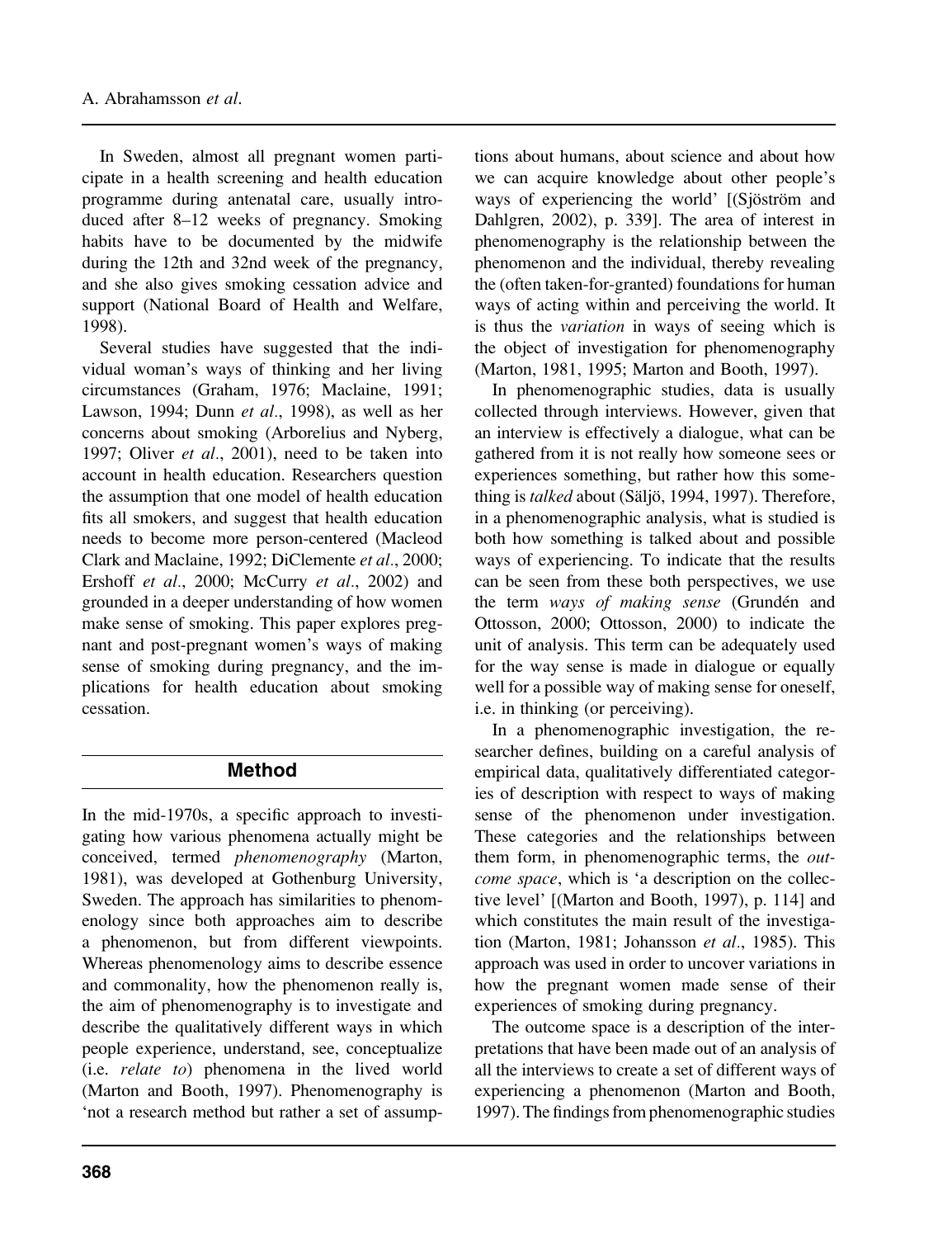have often been found useful in health care for trying to understand the nature of individual experiences of health issues (Sjöström and Dahlgren, 2002). In this case, the findings are differences in a set of story types that potentially are useful in health education. This variation in the way the women make sense of smoking or smoking cessation in the dialogue could possibly be a source for change in smoking behavior.

A conscious attempt was made to cover different backgrounds in order to increase the likelihood that variations in ways of making sense of smoking cessation during pregnancy would be possible to identify. Data was collected through interviews with pregnant and post-pregnant women who had a variety of smoking cessation patterns. These varied from completely stopping to having made no change at all. The point at which those that did change varied from early pregnancy to after the delivery. All women had a low education level. Other background variables that were taken into consideration were number of pregnancies, age, ethnicity, city/countryside living and civil status. Such variables in phenomenography reflect a general background to the outcome space on a collective level and thus they should not be linked to the individual category.

Midwives working in antenatal care in different centers of southern Sweden were asked to look for women with specific background variables. A range of women with various experiences of smoking and smoking cessation in pregnancy was chosen. When the midwife had identified a potential participant, this client was informed by the midwife about the study and asked if she were interested in participating. If the subject answered positively, the interviewer was given her name and telephone number. The woman was then contacted by telephone and asked if she was still willing to participate. If so, an appointment was made to meet either at the woman's own home (12 cases) or in a neutral setting (five cases). The subsequent 17 tape-recorded interviews were transcribed verbatim by the interviewer. In order to improve quality, transcriptions were made directly after each interview.

The interview was performed by one of the authors (A. A.) who has experience of addressing smoking in health care. An interview guide was used and the opening question 'What is your view of smoking during pregnancy?' was posed to all interviewees. The initial response was followed up by open-ended questions, most of them covered by the interview guide. Analysis was performed in parallel with data collection leading to preliminary categorizations. After the first 12 interviews, a set of five preliminary categories was explicitly formulated. The last five interviews were made in the same way as the first, but in addition the five preliminary categories were presented to the interviewee, who was asked to reflect upon them. These reflections contributed to the validation of the categories, but also made it possible to describe them more distinctly. It was judged that saturation had been reached after the 17th interview and data collection was finished.

Data have been analyzed in accordance with the phenomenographic approach. Each interview was first read through to gain an overview of the content. The content was then concentrated into themes that were used later to build the different aspects. The aspects were successively formed not only according to the content, but also by whether the themes were prominent or set in the background. Gradually, a set of story types of how, in different ways, the women made sense of their smoking in the dialogue (i.e., the outcome space) was developed.

#### Results

Some general characteristics in the ways the women made sense of the smoking were found in all the interviews. To be a smoker when you are pregnant was seen as being egocentric and therefore constituted shameful behavior.

Yes, it feels terrible when you are a smoker and you're pregnant. You don't smoke in public. You just don't dare. You hide... It's shameful to be a smoker when you're pregnant. We smokers help each other sneak away to smoke so that no one will see us. [Interview 15]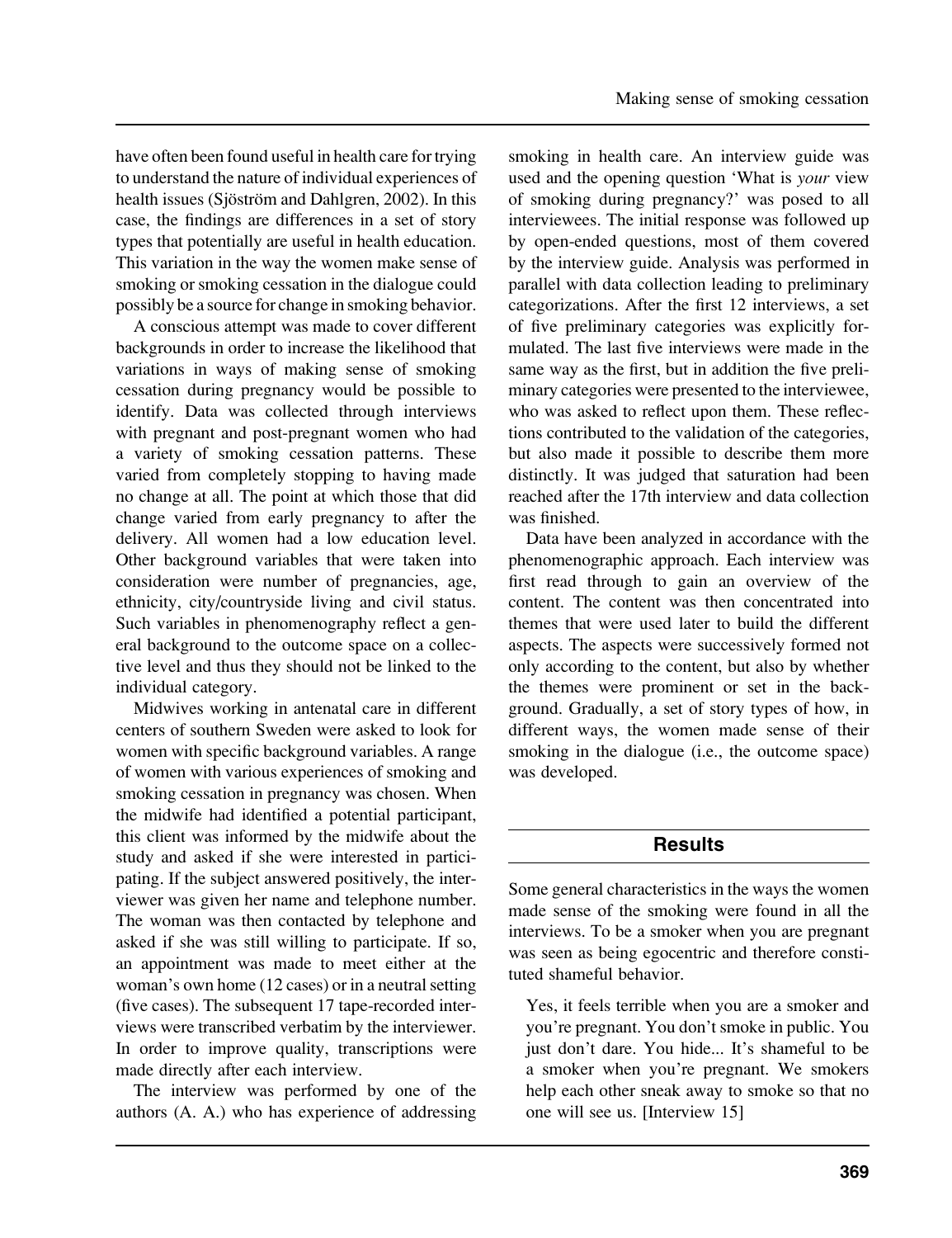Before pregnancy they had all expected that they would stop smoking as soon as they got pregnant, because they wanted the best for their babies. Later, when the pregnancy was a fact, they were confronted with their actual capacity to stop smoking. Some of them did succeed, some did not. Among all the interviewees, and particularly among those who did not succeed, a conflict was generated between not giving the best to their baby and the gains of smoking. In this conflict, various elements of the smoking, like experiences, hearsay, scientific facts, social circumstances and well-being, were struggled with. All women were found to be more or less familiar with facts about the risks of smoking, although at the same time some of them still trusted more in their personal experiences and hearsay of the risks. In those cases, the way the women presented their knowledge about risks was more of a construction that could be likened with bird nest building, a metaphor used by Leavey [(Leavey, 2000), p. 252]: 'It suggests that people weave together elements from different explanatory systems, but also draw from personal experiences, thoughts and feelings, to provide emergent and dynamic explanations for their behaviour'. This construction could also be seen as a resistance activity, highlighting the agency, and the creative and adaptive powers of the individual (Lee and Garvin, 2003).

The story types identified below, of how the women made sense of their smoking, can be regarded as constructions of knowledge created in a dialogue, used to consider and present the unwanted behavior for the interviewer and for the interviewee. At different times, different elements were either in the background or in the foreground. Of value to note is that the story types are on a collective level. On the individual level there is often a complex process, where different stories could be presented in different contexts. There are individual variations amongst the women in how stable the stories are that they tell during, after and between different pregnancies. For some women the way they make sense of their smoking could be stable, for others the story could change once, but for others there could be a fluctuation between different stories over a longer time span. The story types described below are therefore to be seen as more or less temporary social presentations in a dialogue of making sense of smoking.

## Story types of making sense of smoking

Five different story types of how smoking is made sense of were identified in the data. In the present section, these story types are described along with illustrative quotations from the interviews.

## Smoking can be justified

Here the key feature is the building of a protective wall of reasons that make smoking acceptable both for the woman herself and for others, probably so that feelings of shame could be avoided. Arguments are developed that refute possible criticisms of smoking. Reasons include, 'I only smoke low strength cigarettes', 'smoking helps reduce aggressions and improves my ability to have good social relationships' and 'there's lots that's much more dangerous'. A combination of personal experiences and hearsay are used to preserve the smoking behavior, while although there is a familiarity with the scientific evidence of risks, it is placed in the background. In this way it is seen as preventing the harmful effects from striking the woman or the baby.

If you want to have the baby, I think that you want to do what is best for your child. I think that is clear. On the other hand, I think that nagging gives a mother-to-be a bad conscience and that today all expecting mothers have enough reasons for having a bad conscience as it is. They don't need to feel even worse, just because they are constantly being nagged at. I don't believe that a mother-to-be chain smokes deliberately... I believe that a child feels good if its mother feels good, and I wouldn't have felt good if I'd quit smoking, when I didn't want to quit. What I did was to cut down. I smoked more during this pregnancy than during all of my other pregnancies, and she weighed more at birth than my other children did. [Interview 1]

Of key importance are the taken for granted high demands put on the woman both by others and by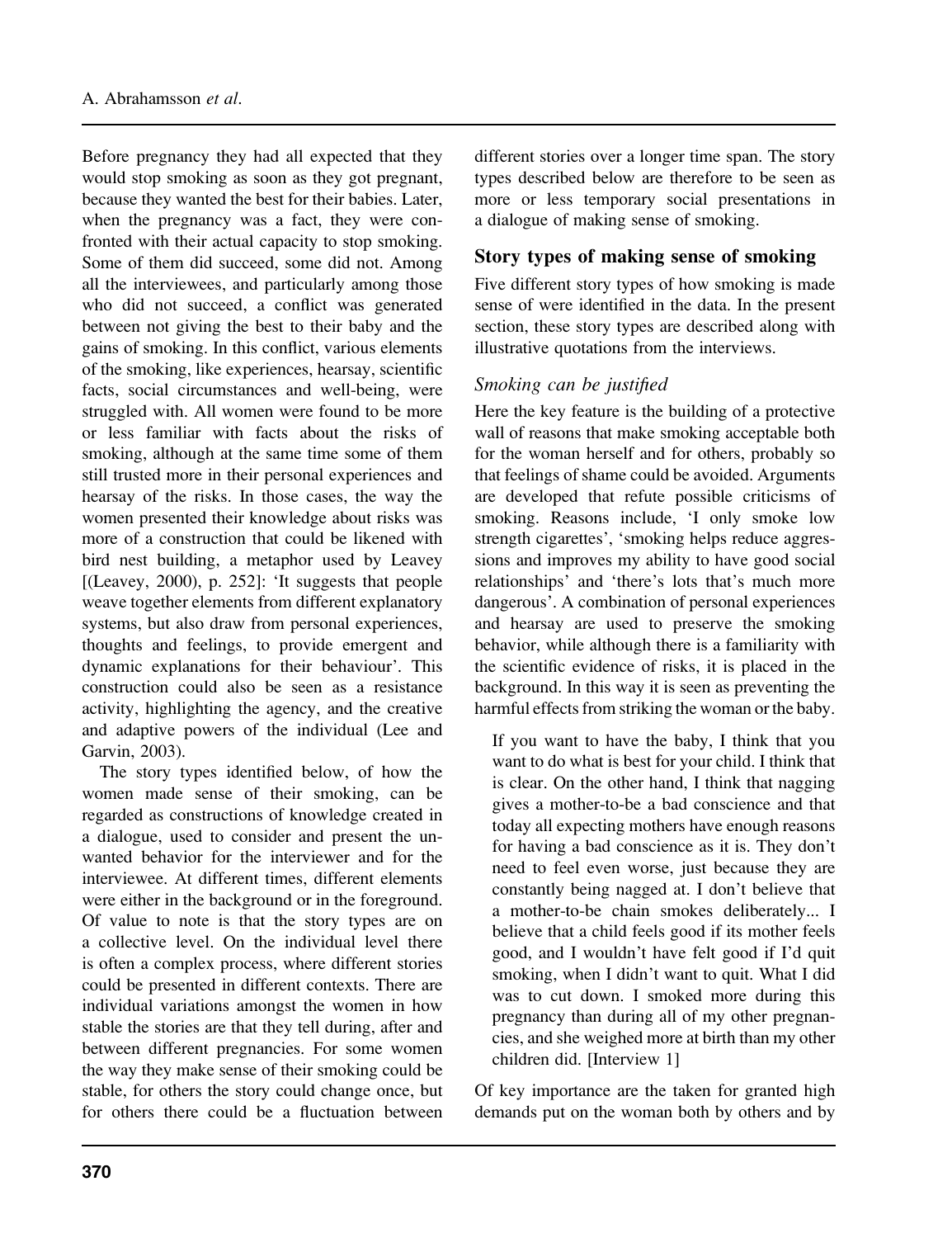the woman herself to take care of the needs of the whole family. The well-being created by smoking was seen as necessary in her life situation.

When I was pregnant the first time I smoked throughout the whole pregnancy. I was so young then, 21 years old. He didn't want me to have the baby, but I decided to give birth anyway and to manage all by myself. We lived together, but he still didn't want the baby. The situation was difficult and I smoked more then than I usually do. [Interview 4]

Thus smoking was seen as the best possible choice given in the existing life situation. It did not represent failure.

## Will stop smoking later

Smoking and pregnancy was merely a backdrop and not even considered. The pregnancy was put to the back of the mind probably because the woman did not want to give up smoking, particularly where the general attitude to smoking was negative. 'Day after day smoking cessation is something you are aiming for, but later, after just this one last cigarette.'

Yes, it was sort of like facing the dilemma of having to stop because it wasn't good for the child, but at the same time coping with the fact that it wasn't as easy to quit as you thought it would be. I thought that if I smoked two cigarettes, it wouldn't be so dangerous. A couple of cigarettes wouldn't really matter. That's how I reasoned every day and I never quit completely... I don't really know. I can't really sort it out. I just can't. I thought about quitting when I first heard about it, but it was only a thought... I just kept smoking. It was as if I felt that I didn't want to quit smoking. Even though I had said that I was going to quit, I continued and didn't think about anything else. [Interview 6]

Lack of any attempt to stop smoking was ascribed to a sense of lack of responsibility, often explained as a consequence of being young. Consequently, a possible success in stopping smoking was considered as proof of maturity. Again, there was a familiarity with risks of smoking, but they were kept in the background. The severity of the risks was doubted and thus did not need to be thought about. Again, personal experience and hearsay were considered more reliable. Continued smoking was justified by a shared responsibility with one's partner or other persons. In this story type the guilty conscience was kept in the background.

# My smoking might hurt the baby

Here the key characteristic is the focus on the pregnancy and the exposure of the child to the risks from the woman's smoking. The combination of the internalization of the risks for the child with a lack of capability to gain control over the smoking makes the woman feel miserable during the pregnancy. The feelings of personal responsibility, failure and guilty conscience were significant, and few excuses for smoking were given.

I couldn't keep away from them... It was very hard. Honestly it is a goddamned poison. I'm addicted to them [the cigarettes]... I've always said that if I were pregnant I would never smoke during my pregnancy and I would quit immediately. I've always said that that is what I would do and yet I still smoke. I'm carrying a living human being and I know how dangerous it is. I don't want to hurt my child. But I haven't quit smoking and I have such a bad conscience because I'm hurting my poor child. [Interview 3]

The intention to stop smoking was grounded in an obvious awareness of how smoking might hurt the child. However, the probability of the risks was struggled with by reflections on the own risk to be hurt. Inconclusive scientific evidence was not fully trusted, as it was not supported by personal experience.

It limits the child's intake of oxygen and can result in heart damage, brain damage and developmental handicaps, I think. I've read a lot about it. Deformations, too, but it isn't certain that they are due to smoking. Children can develop speech problems and become blind. Maybe not a lot of children if you consider the numbers... I haven't seen any. Anyway you just can't help feeling bad about it, because you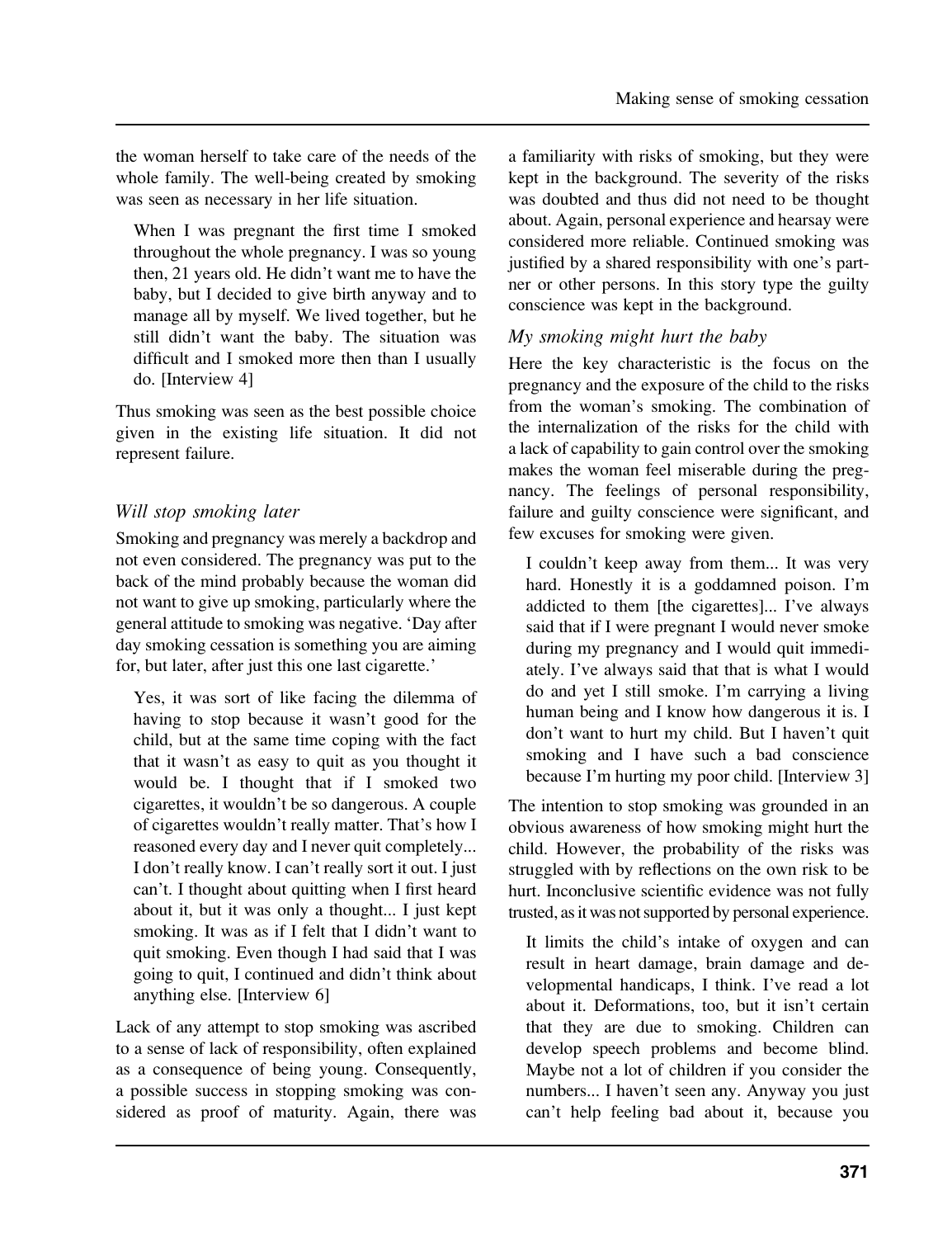know. But you just don't want to believe that it could happen to you. You don't think it could happen to you. I guess that you try not to think about the things that are dangerous because they are too difficult to think about. You think that it won't happen to me. You think that I have three healthy children and there is no reason why anything should happen now, but at the same time you think, Oh God, what if something does happen? [Interview 3]

Basically, the lack of capability to stop smoking was faced and the smoking behavior was not defended as long as someone did not comment on it. However, as soon as someone challenged the smoking, a defensive posture was taken, which served to facilitate living with the feeling of guilt, thereby enhancing well-being. In addition, psychological well-being during the pregnancy declined with time for some women and smoking became even more important.

#### Smoking is just given up

The key feature is that smoking cessation was natural in the context of the pregnancy—you just did it. As such, it was rational to continue smoking as before after the pregnancy. In fact, they never stopped smoking; they only made a break.

One's own well-being was as important as the smoking cessation and thus easy because of feeling sick or because smoking did not taste good anymore. In other cases the well-being of the child was prominent, although there were variations in when the concern for the child was important enough to make smoking cessation natural. For some women it happened immediately, while for others it grew progressively. The two quotations below illustrate this variation.

It wasn't an issue. The first time it was very easy. As soon as I found out that I was going to have a baby, I quit right away, practically the same day that I got the results of the pregnancy test. [Interview 2]

I couldn't imagine myself having a big stomach that everyone could see and smoking at the same time. I started to think about that when I developed 'the big stomach'. That is when I began to understand that there was a baby inside. Before my stomach became large it was very hard for me to understand. I guess that I thought about it the whole time...that I didn't want to be like that when I was well into the pregnancy. [Interview 13]

The absence of smoking by other members in the family or the occurrence of social pressure may have been important for the woman's success in stopping smoking, especially as it was not a deliberate decision.

In my first marriage, I wasn't surrounded by the smell of cigarettes and it might have been easier then... I managed to stop smoking when I was pregnant with my children and when I nursed them. As soon as I stopped nursing them the desire to smoke came back. I didn't feel it when I was pregnant or when I was nursing my infants. Then I didn't feel the need for cigarettes, but the day after I quit nursing I began to feel the need again. [Interview 3]

Knowledge about the risks of smoking could either be superficial or well grounded, and belief in the risks could either have its roots in personal experiences and hearsay or in scientific evidence.

## Smoking must be taken charge of

Central in this story type is that smoking is described as an addiction that you must liberate yourself from.

I can't promise that I'll never start smoking again, but I can promise that I will never allow cigarettes to become a part of my everyday life again. I will never allow them to control me. I feel liberated. I feel in control, when I don't give in to the temptation. But I admit that I might consider smoking a cigarette. When I think about smoking it isn't the fact that it is dangerous that's important, rather it's the feeling that it's I who can control the urge to smoke that's important to me. [Interview 14]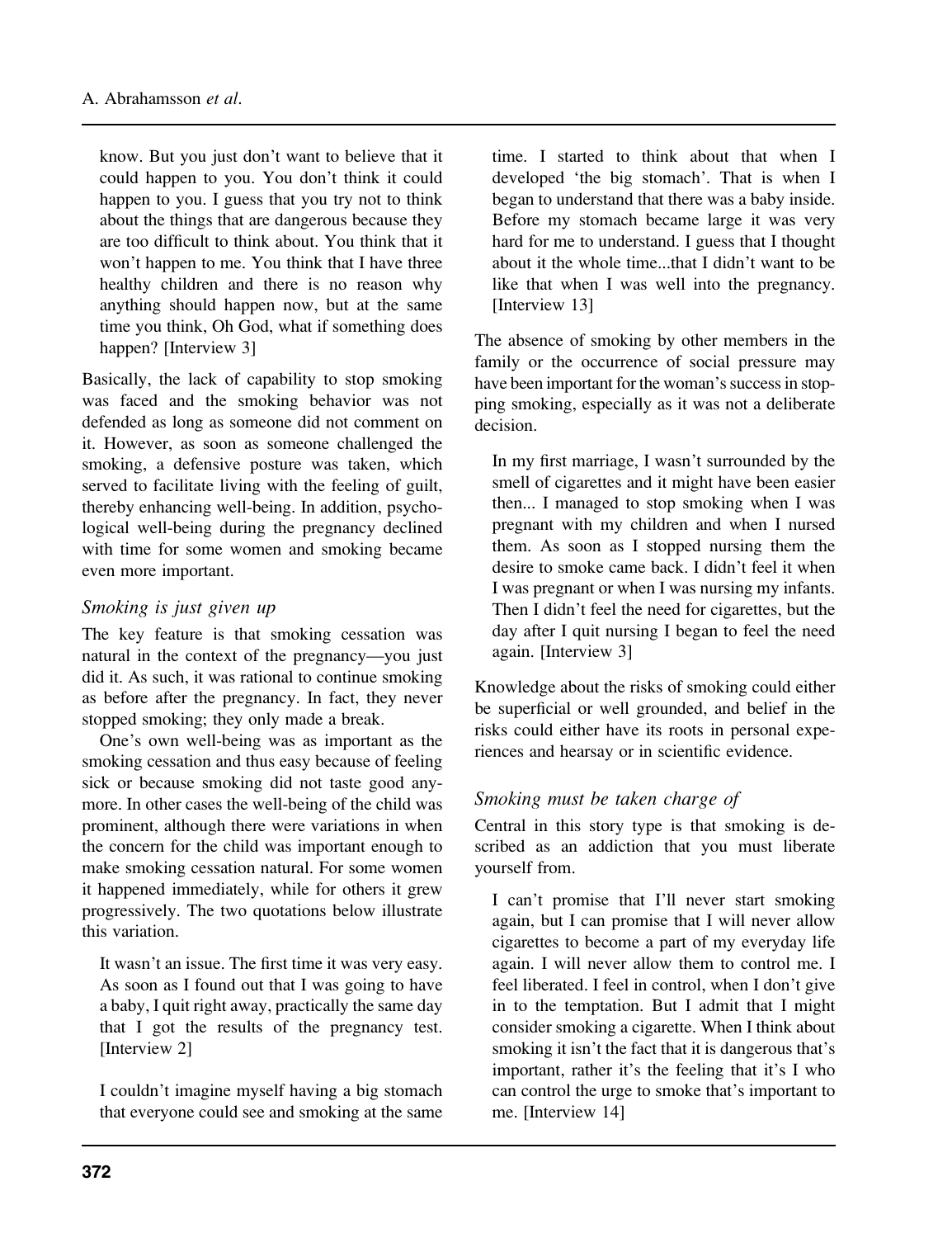A genuine concern of the risks for the child was prominent, even if the knowledge about facts of the risks of smoking in some cases was very sparse. Scientific evidence was emphasized, rather than personal experience and hearsay. When examples from the personal area were considered, they were seen as personal and less valid than scientific evidence. In addition, information about risks might have been looked for in order to facilitate focusing on how the smoking might make the unborn child feel. Another way to facilitate smoking cessation was to focus strongly on small steps, e.g. not smoking 1 day at a time. A sense of being strong enough to take the risk to try to be without smoking was present. The decision making to stop smoking came successively to maturity along with an increase of self-efficacy. Success created even more success.

When I smoked I felt strong in a way, but now that I have quit, I have matured in another way. I have become stronger because I managed to quit smoking... I tell myself that I will not fail and I really hope for my own sake that I will succeed. I am so self-confident now that nothing can affect me. I become stronger and stronger with each passing day. [Interview 8]

The women had learned to cope with social circumstances without cigarettes, even though the conditions of life challenged the smoking cessation.

This time it was harder because he didn't plan to quit and, if I wanted to quit, it would have to be my own decision...he wondered why it was necessary...that is why I was forced to do it all by myself. [Interview 2]

The well-being caused by smoking needed to be replaced during the process of smoking cessation, as this cessation caused a kind of emptiness that needed to be filled. The satisfaction from acting in line with what you really believed was the best for yourself and for the child could be a substitute.

# **Discussion**

We have demonstrated the story types women construct to explain their smoking behavior. The story types should be regarded as constructions of meaning in a dialogue (with oneself or with others) used to understand and to cope with their experiences of smoking as an unwanted behavior. If smoking is not given up during a pregnancy, a stigmatization is implied (Goffman, 1990), as smoking when pregnant is regarded both in the community and by the women themselves as a shameful behavior, in that you act irresponsibly, in particular in relation to your unborn baby (Lendahls et al., 2002). The issue of smoking becomes extremely significant when the woman becomes mindful of the pregnancy, as she then has a very limited time in which to stop smoking. However, as previously argued, the way the individual woman presents her story in a dialogue can look different at different times depending on the circumstances. In antenatal care, health education about the smoking issue can also be considered a life encounter for the pregnant woman who smokes. Thus, awareness as to the story types women tell may potentially provide valuable information on how to respond in a health education context to the smoking issue.

The five story types are illustrations within the collective space of how pregnant women who smoke present their smoking. Some patterns in the collective space of story types are shown as the three dimensions in Figure 1: 'extent of self-efficacy in the relationship with smoking', 'nature of awareness of meaning of the smoking issue' and 'nature of social presentation of the smoking behavior'. The dimension 'extent of self-efficacy in the relationship with smoking' constitutes how much the woman expresses a need to take control over smoking as a prerequisite for smoking cessation. The extremes are lack of control and control, which are the possible outcomes of her self-efficacy. The dimension 'nature of awareness of meaning of the smoking issue' relates to how much the woman has made explicit the whole picture of the smoking issue. The woman's identification of being a smoker and being pregnant and that the baby's well-being is dependent on her smoking are parts of that picture. Here, the two extremes are reflections and no reflections. The dimension 'nature of social presentation of the smoking behavior' demonstrates how easily the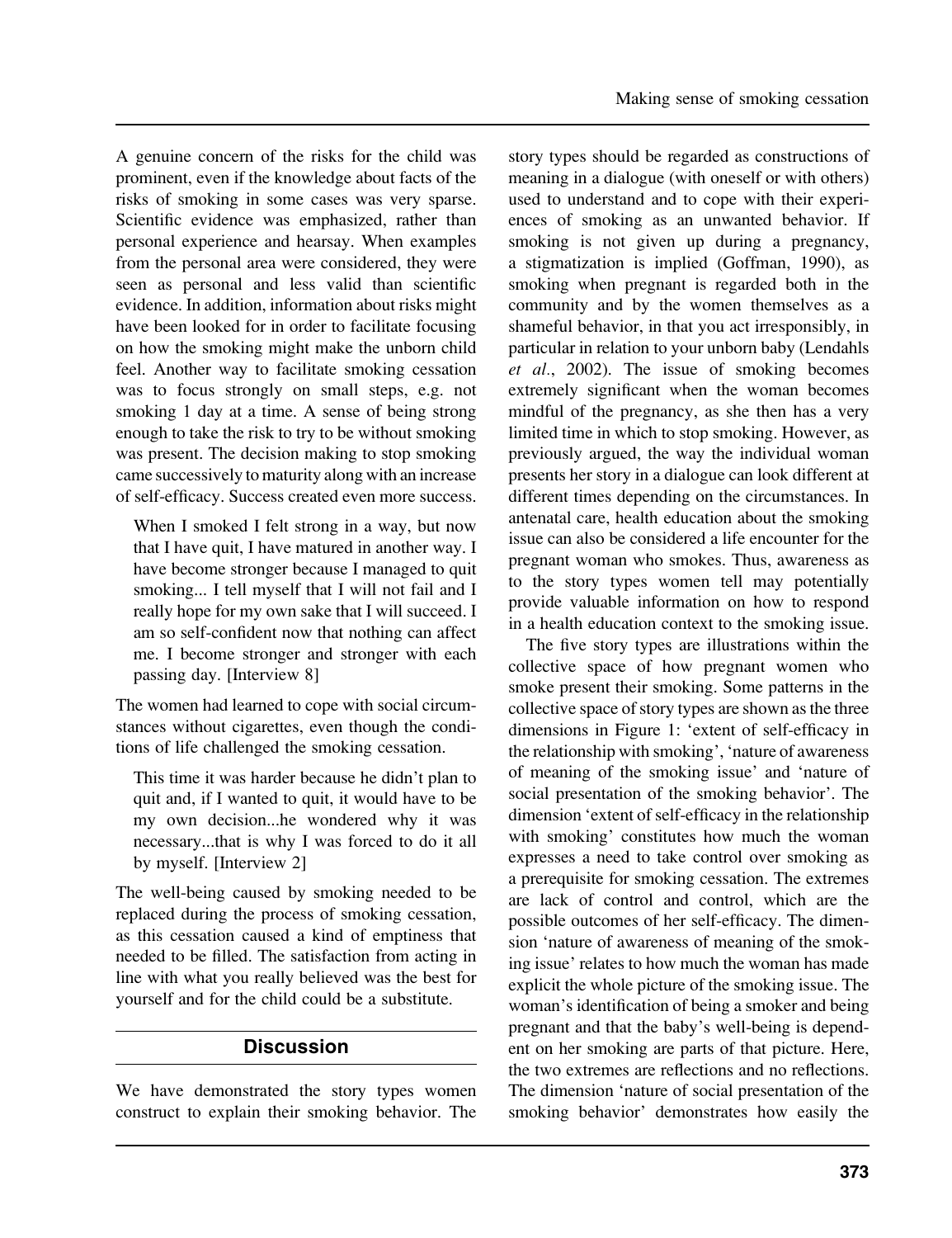

Fig. 1. The three dimensions and the extremes within the presented story types by the smoking pregnant women. (1) Extent of selfefficacy in the relationship with smoking constitutes how much the woman expresses a need for taking control over smoking as a prerequisite for smoking cessation. (2) Nature of awareness of the smoking issue relates to how much the woman has made explicit the whole picture of the smoking issue. The woman's identification of being a smoker and being pregnant, and that the baby's well-being is dependent on her smoking are parts of that picture. (3) Nature of social presentation of the smoking behavior demonstrates how easily the woman reacts defensively when other people challenge her smoking.

woman reacts defensively when other people challenge her smoking. The extremes are defense and no defense.

An individual woman can potentially move anywhere on the different axes of dimensions in Figure 1, depending on life encounters, people or events, etc., taking on the different constructions of story types that are reflected in this study. The awareness of the dynamic in the presented model might be useful as a basis for how a midwife might respond in a health education context. In the following each story type will be discussed in relation to the dimensions Figure 1.

Smoking must be taken charge of is linked closest to smoking cessation in the long run. This story type, located in Figure 1 at the corner of control, reflections and no defense, can be seen as the overall objective of health education. For many of the interviewees telling this story, the pregnancy seems to have been a trigger event, defined by Cranton as 'an unexpected event that leads to discomfort or complexity in the learner' [(Cranton, 1994), p. 69]. Even if the pregnancy was planned, the feelings of being pregnant were sometimes unexpected. Smoking is no longer seen as something positive, rather as a constraint that is possible to attain control over. This is in line with a study which found the most important factor for women who had a high intention to quit smoking was the confidence they had in their ability to quit (Ershoff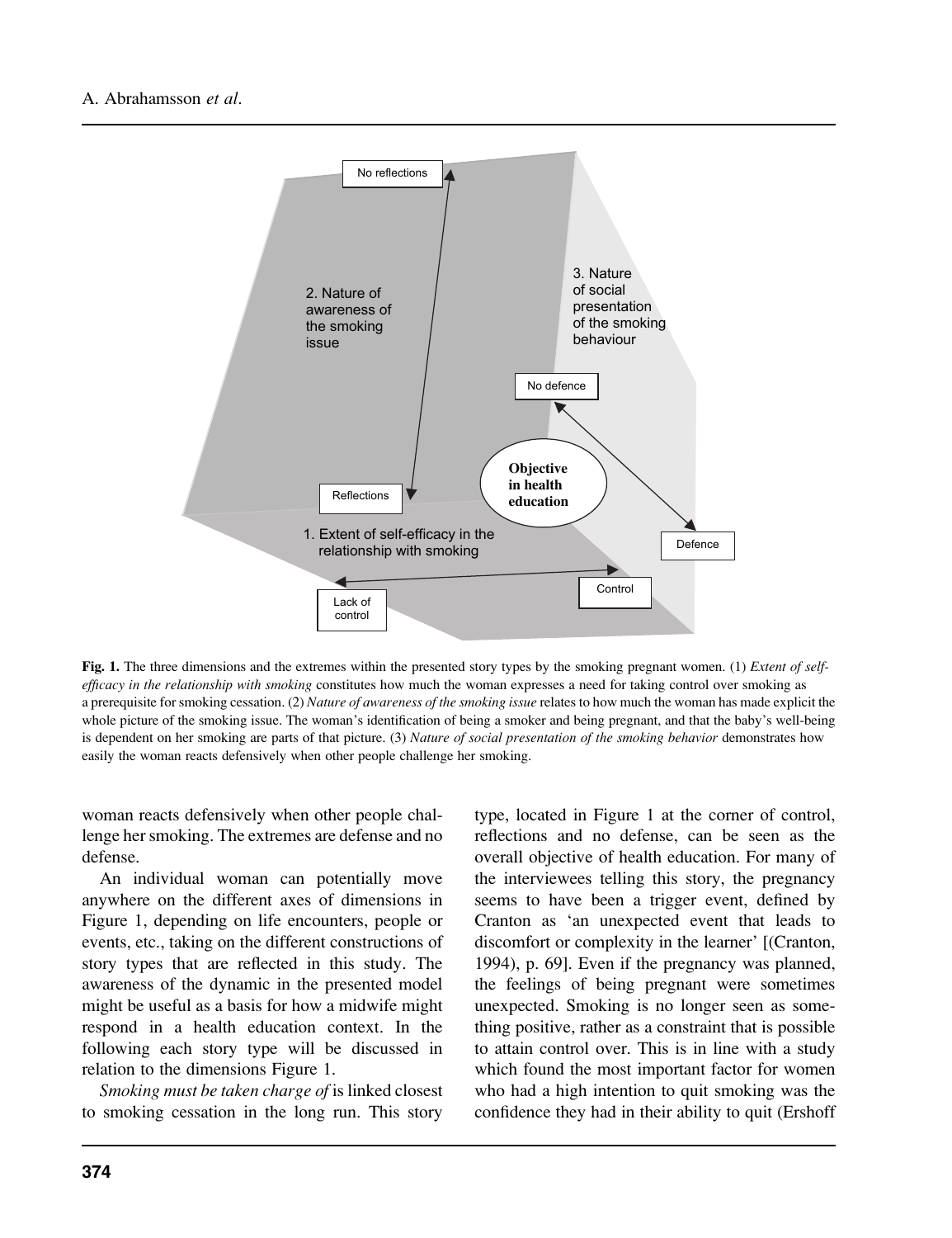et al., 2000). The decision to stop smoking matured in a complex interplay with reflections on how a success in stopping smoking would be achieved and of positive experiences of trying to get control over the smoking.

Smoking is just given up is the other story type closely linked to smoking cessation with no defense reaction. Reflections on pregnancy and well-being of the child naturally lead to temporarily giving up smoking when pregnant. Although, the woman still identified herself as a smoker, and did not see smoking cessation as beneficial for herself and that she needed to take control over it. The difference between this and the previous story type could be interpreted in the light of Stotts' (Stott, 1996) study, where the reasons for smoking cessation were found to originate either from internal factors like your own personal reasons or from external factors like an actual pregnancy. The high smoking cessation rates amongst pregnant women were related to external factors originating from the pregnancy, such as nausea or concern for the baby's health. Consequently, when pregnancy was over, the relapse rates to smoking were also high (Stotts, 1996, 2000). Getting the woman to reflect on her smoking from a broader picture other than simply for the sake of the baby would be beneficial as a focus in health education.

In Will stop smoking later, few reflections occur on being a smoker and pregnant, and also on the baby's well-being. Women with low intentions to quit smoking had in one study shown less confidence in their ability to quit and were less likely to agree that smoking might harm the baby (Ershoff et al., 2000). In this story type, the limited awareness of the smoking issue could be a rationalization of an experienced failure related to a low selfefficacy in taking control over smoking. Although this was not how it was presented. Instead, the woman saw herself as someone who will stop smoking and thus no defense of the behavior was necessary. Amongst women telling this story type, reflections about the importance of stopping smoking and difficulties in doing so need to be initiated. The acceptance of the reality of the pregnancy could be a trigger event for this process of raising awareness. Similarly, the woman's self-efficacy should be encouraged, particularly when she starts to consider the need for and the difficulty in taking control over the smoking. In this way, defense reactions could be avoided.

Comprehensive reflections were obvious from the woman telling the story type Smoking might hurt the baby. She was strongly aware that her smoking put the baby at risk and also of her own shortcomings of being an addictive smoker. The lack of control over her smoking was obviously related to a low self-efficacy, which in other studies has shown to be related to relapses (O'Leary, 1985; Quinn et al., 1991). With this story type, the objective in health education should be to support the woman's self-efficacy by encouraging all her intentions and efforts to take control. At the same time, the strong feeling of failure and guilt could easily generate defense reactions, and therefore it would be best to avoid challenging the woman by giving advice and information about the need to stop smoking. Her own reasons are enough.

The story type Smoking can be justified is a defensive posture in how the unwanted smoking behavior is socially presented when no possible way is seen to stop smoking in the context of everyday life. A distorted construction of reasons for smoking is built, like a wall against other people's opinions and one's own feeling of guilt and shame. This is in line with the results of a study by Dunn et al. (Dunn et al., 1998), where similar utterances among pregnant women were understood as erroneous ideas about risks of smoking and thus functioned as a justification for continued smoking. Thus, in this story type, there is a deadlock from which no way out can be seen. Therefore, support is needed to help the woman to find a way out from her perceived oppression without smoking. Otherwise, the self-efficacy issue cannot be addressed. The starting point is necessarily a respectful stance taken from the woman's view on smoking so she can reflect on her smoking.

The story types described here reflect the woman's dynamic relationship to smoking cessation that is related to, but not determined by, the different circumstances in which the woman is living. They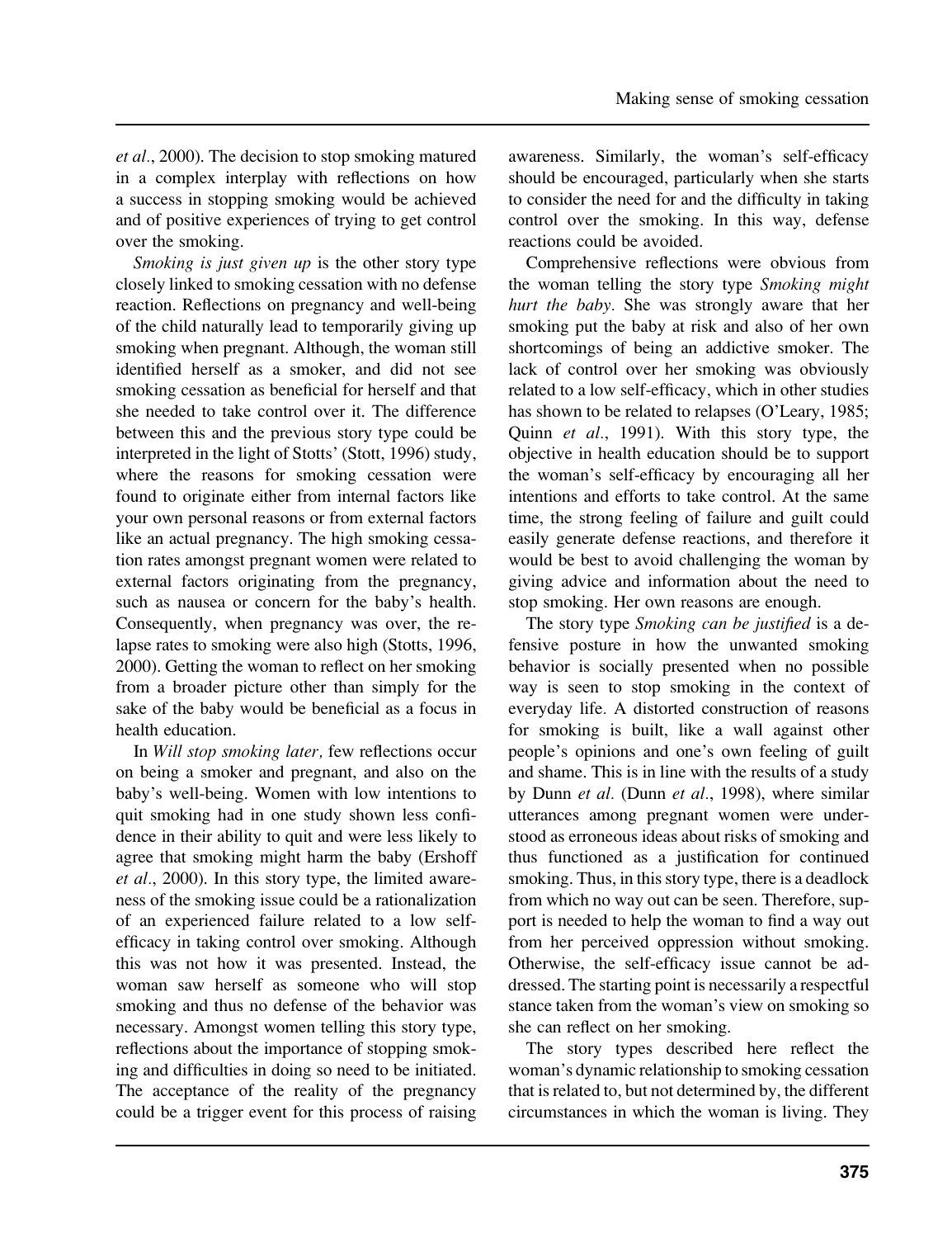also indicate that a woman can potentially be moved anywhere on the axes described, depending on life encounters. Ideally for smoking cessation would be movement towards the corner control, reflective and not defensive. This fluctuation in the story types is basically different to the stability implied in the Stages of Change model. Therein, the woman is assumed to progress through specific linear stages towards smoking cessation. In addition, the model focuses on individual cognitive processes, which implies that the influence of the social context is not considered (Burton et al., 2000; Riemsma et al., 2002). We suggest, however, that the story types described here reflect temporary social presentations and are therefore useful to explore in the smoking cessation encounter. In health education, giving the woman the possibility of telling her story could potentially be a key to opening the door to the woman's own experiences of smoking. The goal in a dialogue would thus be to encourage the woman's movement towards reflection on meaning of smoking, feelings of control and avoidance of defense of the smoking. This would provide the basis for smoking cessation in the long run. In that, it is particularly important to emphasize how to cope with social circumstances without resorting to smoking.

The imbalance in knowledge and power between the midwife and the woman can be a problem in exploring the story types amongst pregnant women who smoke, as this balance has been shown to be essential in determining how patients trust health care personnel (Goold and Klipp, 2002). Also, there are studies indicating that the reliability of the source is important when deciding the veracity of information (Graham, 1976; Arborelius and Nyberg, 1997). One way to achieve a better balance could be to have the encounter situation as a dialogue, which might increase trust as the woman will become an active and respected part (Freire, 2002). A dialogue, where the knowledge of both parties is held as equally important and where the woman's autonomy is respected, gives opportunity for reflection on both personal experiences and hearsay, and also on scientific evidence. The dialogue thus might create a forum where health information not only is received, but also adopted as a basis for action. Moreover, in the dialoguing, the woman is seen as an active participant in the production, dissemination and use of knowledge (Lee and Garvin, 2003). Thus, the woman's awareness of smoking might increase in a way that will set the scientific evidence in the foreground in the process of making a decision about stopping smoking or not.

In traditional health education, giving information about risks of smoking is seen as crucial, whereas a smoking cessation programme based on dialogue might raise awareness by offering a possibility to sort out the experiences of smoking. It would even be counterproductive to smoking cessation to give information without the woman's consent, as it likely would push her into a defensive posture and decrease her self-efficacy if she does not succeed in stopping smoking. Our study suggests that giving information on the risks alone is not appropriate as the story types most closely linked to smoking cessation display a complex interplay of ways of making sense. The knowledge of the risk dimension is therefore only of minor importance and anyway only one part of the jigsaw puzzle, whereas more important in health education is to enhance the awareness of the smoking issue by reflection and enhance self-efficacy to take control over smoking, whilst at the same time avoiding defense of the smoking behavior.

The use of the story types presented in this study is in line with Lee and Garvin (Lee and Garvin, 2003), where it is suggested that health education should move from information transfer to information exchange. The social context for the individual and her activity during the encounter are of crucial importance for the outcome (Lee and Garvin, 2003). The consequences for health education emphasized in this study are, to use Tones' (Tones, 2002) way of putting it, a shift from persuasion of the individual to true education: a shift from advice on medically approved behaviors, involving a risk of victim blaming, to emancipation for empowerment. If health education activities are intended to contribute to the radical health promotion goals set up by the WHO, this shift is needed (Tones, 2002).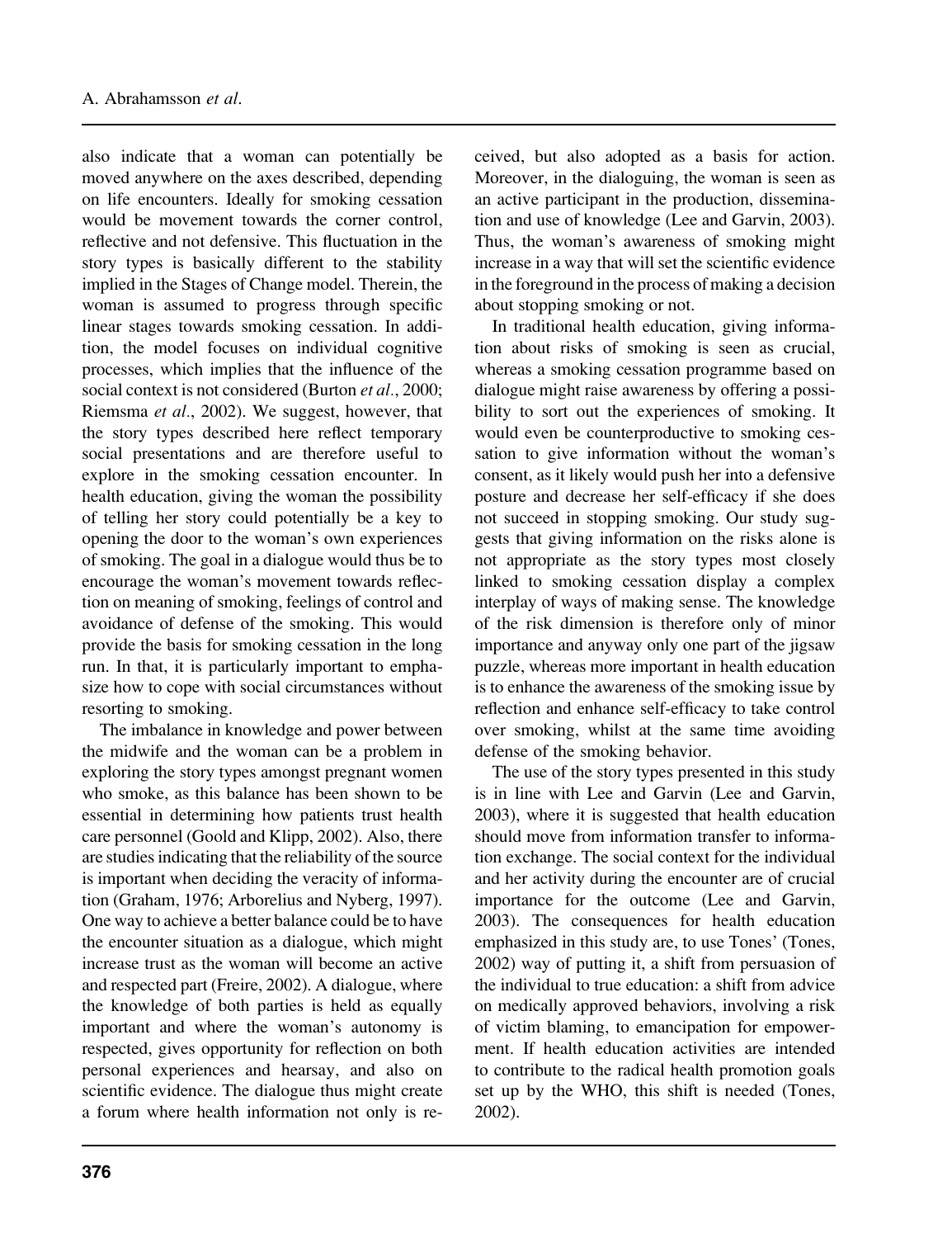#### Conclusion

The approach in health education about smoking cessation at antenatal care needs to be further developed. It needs to move from information transfer and advice giving to information exchange (Lee and Garvin, 2003) through the creation of a dialogue. The starting point should be the woman's knowledge, concerns, rationalizations and prejudices, and the woman should get an opportunity to reflect upon and discover the meaning of those aspects for herself. It would also appear essential to enhance self-efficacy in order to take control over smoking, whilst at the same time avoiding defense of the smoking behavior. It can be argued that the objective in health education should be to explore the woman's story type and enhance her self-esteem in order to initiate a process primarily towards understanding smoking as something you have to and can take charge of, which in turn might increase the feasibility of smoking cessation.

#### Acknowledgements

We extend a special thanks to the women who participated in the interviews, for their sincere desire to contribute to this research with their thoughts and experiences. We also thank the midwives at the antenatal care organizations for their help in finding the women for the study. Bob Kaill made very substantial comments and provided valuable help in preparing this article for publication. The study was supported by Kristianstad University and by grants from the Council for Medical Tobacco Research, Swedish Match.

#### References

- Abrahamsson, A. and Ejlertsson, G. (2000) Smoking patterns during pregnancy: differences in socio-economic and health related variables. European Journal of Public Health, 10, 208–213.
- Arborelius, E. and Nyberg, K. (1997) How should midwives discuss smoking behavior in pregnancy with women of low educational attainment? Midwifery, 13, 210–215.
- Burton, R., Baldwim, S. and Flynn, D. (2000) The 'stages of change' model in health promotion: science and ideology. Critical Public Health, 10, 55–71.
- Cranton, P. (1994) Understanding and Promoting Transformative Learning. A Guide for Educators of Adults. Jossey-Bass, San Francisco, CA.
- DiClemente, C.C., Dolan-Mullen, P. and Windsor, R.A. (2000) The process of pregnancy smoking cessation: implications for interventions. Tobacco Control, 9, 16–21.
- Dunn, C.L., Pirie, P.L. and Lando, H.A. (1998) Attitudes and perceptions related to smoking among pregnant and postpartum women in a low-income, multiethnic setting. American Journal of Health Promotion, 12, 267–274.
- Ershoff, D.H., Solomon, L.J. and Dolan-Mullen, P. (2000) Predictors of intentions to stop smoking early in prenatal care. Tobacco Control, 9, 41–45.
- Freire, P. (2002) Pedagogy of the Oppressed, 30th anniversary edn. Continuum, New York.
- Goffman, E. (1990) Stigma: Notes on the Management of Spoiled Identity. Penguin, Harmondsworth.
- Goold, S. and Klipp, G. (2002) Managed care members talk about trust. Social Science and Medicine, 54, 879–888.
- Graham, H. (1976) Smoking in pregnancy: the attitudes of expectant mothers. Social Science and Medicine, 10, 399–405.
- Grundén, I. and Ottosson, T. (2000) Making sense of the body: physiotherapists' ways of talking about body and learning. In Friedlund, B. and Hildingh, C. (eds), Qualitative Research Methods in the Service of Health. Studentlitteratur, Lund, pp. 116–231.
- Haug, K., Aaro, L.E. and Fugelli, P. (1994) Pregnancy—a golden opportunity for promoting the cessation of smoking? Scandinavian Journal of Primary Health Care, 12, 184–189.
- Johansson, B., Marton, F. and Svensson, L. (1985) An approach to describing learning as change between qualitatively different conceptions. In Pines, A. and West, L. (eds), Cognitive Structure and Conceptual Change. Academic Press, New York, pp. 233–257.
- Lawson, E.J. (1994) The role of smoking in the lives of low-income pregnant adolescents: a field study. Adolescence, 29, 61–79.
- Leavey, C. (2000) Why do women not attend cervical smear appointments? A participatory action research approach in Liverpool. PhD Thesis. John Moores University, Liverpool.
- Lee, R.G. and Garvin, T. (2003) Moving from information transfer to information exchange in health and health care. Social Science and Medicine, 56, 449–464.
- Lendahls, L., Ohman, L., Liljestrand, J. and Hakansson, A. (2002) Women's experiences of smoking during and after pregnancy as ascertained two to three years after birth. Midwifery, 18, 214–222.
- Lu, Y., Tong, S. and Oldenburg, B. (2001) Determinants of smoking and cessation during and after pregnancy. Health Promotion International, 16, 355–365.
- Maclaine, K. (1991) Women's reasons for smoking in pregnancy. Nursing Times, 87, 39–42.
- Macleod Clark, J. and Maclaine, K. (1992) The effects of smoking in pregnancy: a review of approaches to behavioral changes. Midwifery, 8, 19–30.
- Marton, F. (1981) Phenomenography—describing conceptions of the world around us. Instructional Science, 10, 177–200.
- Marton, F. (1995) Cognosco ergo sum: reflections on reflections. Nordisk Pedagogik, 15, 165–180.